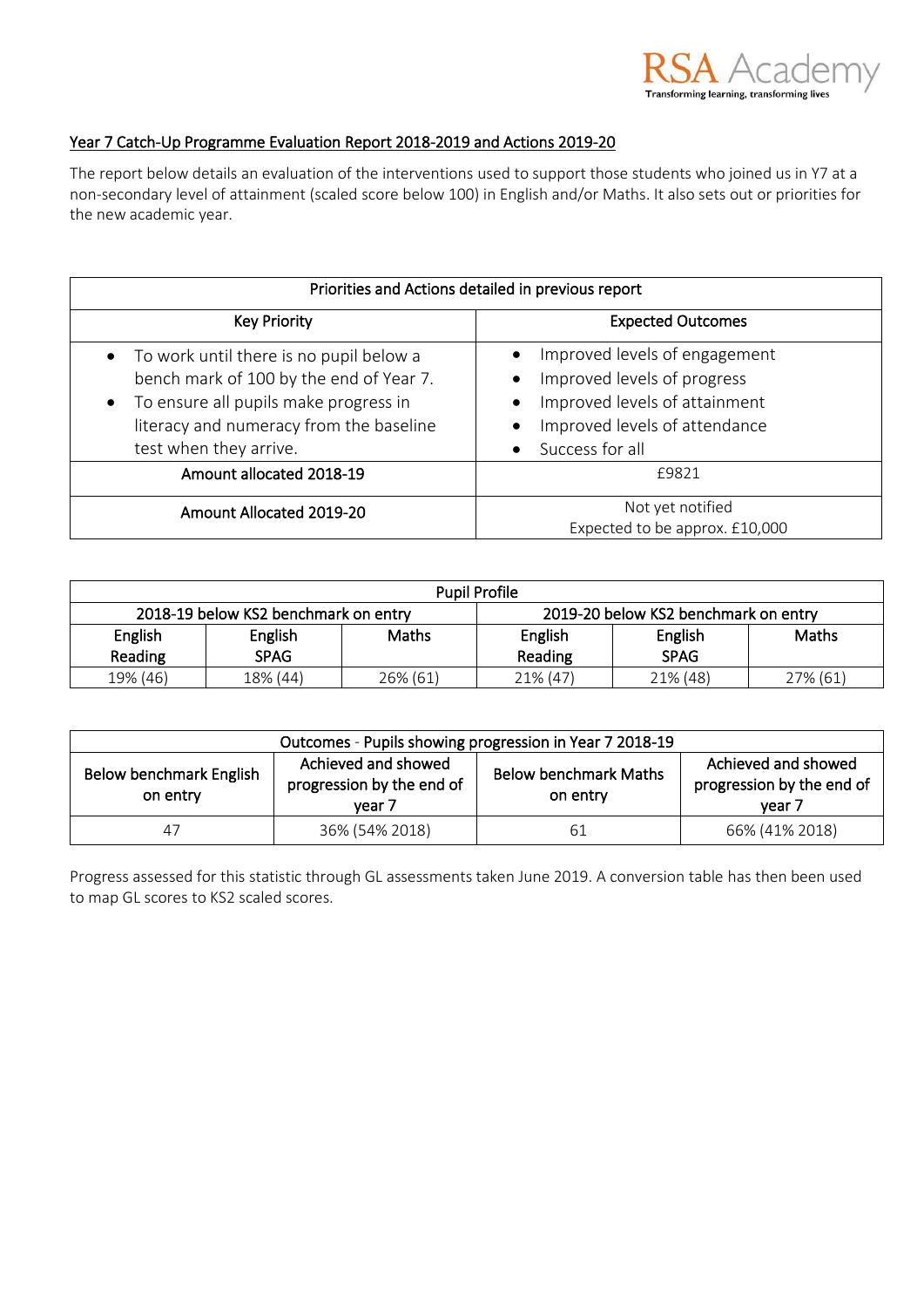| Evaluation of Actions, Strategies and Interventions 2018-19                                                                                                                                                                                                                                                                                                        |                                                                                                                                                                                                                                                                                                                                                                                                                                                                                                                                                                                                                                                                                                                                                                                                                                                                                                                                                                                                                            |  |
|--------------------------------------------------------------------------------------------------------------------------------------------------------------------------------------------------------------------------------------------------------------------------------------------------------------------------------------------------------------------|----------------------------------------------------------------------------------------------------------------------------------------------------------------------------------------------------------------------------------------------------------------------------------------------------------------------------------------------------------------------------------------------------------------------------------------------------------------------------------------------------------------------------------------------------------------------------------------------------------------------------------------------------------------------------------------------------------------------------------------------------------------------------------------------------------------------------------------------------------------------------------------------------------------------------------------------------------------------------------------------------------------------------|--|
| Description                                                                                                                                                                                                                                                                                                                                                        | Evaluation                                                                                                                                                                                                                                                                                                                                                                                                                                                                                                                                                                                                                                                                                                                                                                                                                                                                                                                                                                                                                 |  |
| SSIF KS3 Project to raise attainment in<br>literacy<br>Pilot project with 5 students last year, will<br>be extended to at least 25 students<br>(mostly disadvantaged) focussing on<br>reading for comprehension strategies and<br>extended to involve 6 teachers in a range                                                                                        | The SSIF Project (Strategic School Improvement Fund) is a £140m<br>project launched by government where schools apply for funding to<br>work with students in most need of improvement. This year we worked<br>with 15 students over the year, all of which were pupil premium. The<br>project led to an increase in the reading age of those students by an<br>average of 6 months. 7 of the 15 students made improvements of one<br>year or more. The evaluation of the project highlighted that fluency of                                                                                                                                                                                                                                                                                                                                                                                                                                                                                                              |  |
| of subjects. Costs mainly incurred through<br>cover.                                                                                                                                                                                                                                                                                                               | reading and limited vocabulary were barriers to further progress and<br>these findings are back up by those of the GL assessments. Further, the<br>testing required for the project was conducted after school in<br>enrichment time; moving forward if a project of this type were to be<br>used again the use of tutor sessions may be more appropriate. The<br>SSIF Project funding has now been cut by government and therefore<br>will not be running in 2019/20.                                                                                                                                                                                                                                                                                                                                                                                                                                                                                                                                                     |  |
| New curriculum to support catch-up and<br>understanding<br>Curriculum co-design project running<br>across the MAT to produce a Y7 and 8<br>curriculum that develops knowledge,<br>understanding and key skills and<br>experiences in all subjects. Costs mainly<br>incurred through cover.                                                                         | Co-designed curriculum now in place. This has been created in<br>conjunction with the other schools within the Trust. The new<br>curriculum encompasses the KASE Principles of knowledge, attributes,<br>skills and experiences. Moving forward, an increased emphasis will be<br>placed on the explicit teaching of spelling, punctuation and grammar.                                                                                                                                                                                                                                                                                                                                                                                                                                                                                                                                                                                                                                                                    |  |
| Weekly opportunity for reading in form<br>time<br>We provide a weekly opportunity for<br>pupils to read during their form period. A<br>range of suitable reading material is<br>provided, and the form teacher is<br>encouraged to listen to below benchmark<br>students read during this time.                                                                    | Students have been given one dedicated tutor session per week in Y7<br>to reading, However the communication to staff of which students are<br>below national benchmark for reading has been inconsistent. In<br>addition, the texts being used did not adequately span the range of<br>abilities or interests of the students. We will be reinvesting in new<br>more suitable texts and are planning to incorporate this reading time<br>with the Accelerated Reader programme moving forward.                                                                                                                                                                                                                                                                                                                                                                                                                                                                                                                            |  |
| Accelerated Reader programme<br>Accelerated reader programme for all Y7<br>students 1 lesson per week.                                                                                                                                                                                                                                                             | Outcomes Report attached.<br>Progress for the Y7 Catch-up English students of +5m, compared to the<br>year average of +3m. Students in Y7 and Y8 participated in the<br>Accelerated Reader programme. Progress for Y8 students was on<br>average either expected or greater thane expected. However, for Y7<br>this was more inconsistent, particularly for lower ability groups.<br>Moving forward, the programme will be delivered by English teachers,<br>facilitated by our librarian. Further, some of the texts used by students<br>were unsuitable (not at reading age, too often non-fiction) and<br>therefore students did not complete books, making the quizzes used to<br>assess understanding were in some cases poorly answered. We will be<br>purchasing a wider range of fictional books spanning the range of<br>reading ages. We will also be reviewing the one-hour that is currently<br>dedicated to Accelerated Reader and how it may be better split up,<br>using tutor time as well as lesson time. |  |
| Improve the quality of after school<br>learning<br>Homework club after school that provides<br>support in both English and maths that is<br>staffed by highly skilled and effective<br>staff. This enables disadvantaged students<br>to access high quality support every day<br>and benefit from quality homework and<br>intervention they may not have access to | Homework clubs have been on offer to students after school,<br>facilitated by learning facilitators. This has been more on a drop-in<br>basis rather than targeted sessions focusing on known weaknesses<br>highlighted from testing. Moving forward, any after school intervention<br>will be designed to address specific gaps in knowledge.                                                                                                                                                                                                                                                                                                                                                                                                                                                                                                                                                                                                                                                                             |  |